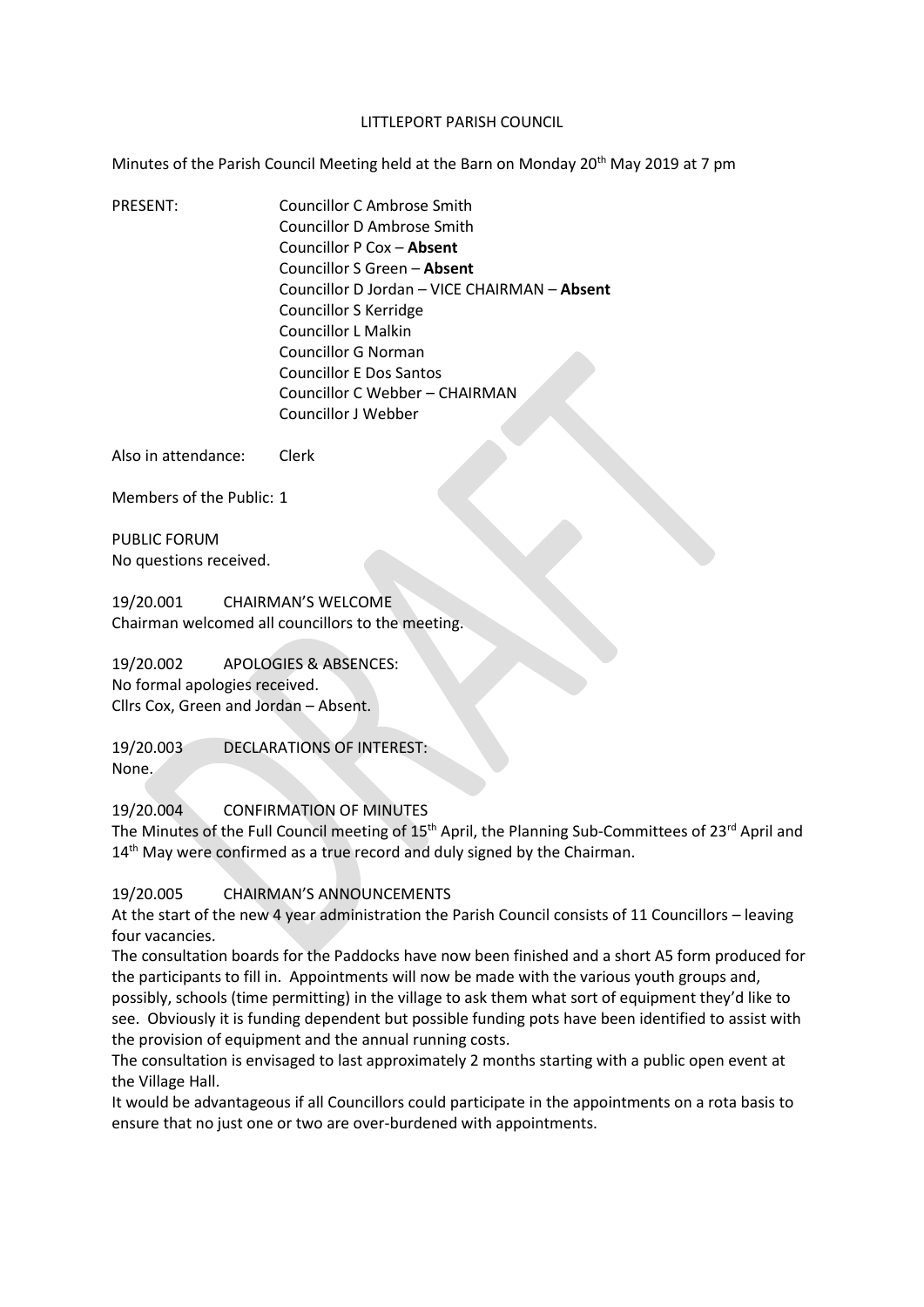# 19/20.006 JUNIOR CITIZEN OF THE YEAR AWARD

JW enquired as to whether other Councillors thought that it might be worth investigating a scheme for the younger residents of the village to receive recognition for any outstanding achievements (ie volunteering, assisting less fortunate etc) during a civic year (similar to the Citizen of the Year award for adults presented at the Annual Parish Meeting).

GN suggested that it would perhaps be a good idea if the organisations that the young people belong to did the nominating as opposed to Councillors.

It was agreed that the Clerks would investigate any similar schemes operational in other parishes and report back to the next meeting.

# 19/20.007 CLLR A WRIGHT - MEMORIAL

As Cllr Wright had passed away whilst still a Parish Councillor it was felt appropriate to have some form of memorial to him in the office.

It was agreed that, subject to the family's agreement, a photograph with suitable wording be produced and placed in the lobby of The Barn.

The Clerks to approach Mrs Wright to ascertain her views on the idea.

The matter would be discussed again at the next meeting.

## 19/20.008 REGISTRATION OF AN ASSET OF COMMUNITY VALUE

Now that the Salvation Army had issued a statement to the effect that there would no long be a group in the village it had been suggested that perhaps their Hall could be registered as an asset of community value as it was felt it would be a shame if the building were demolished and residential units erected.

Following investigation it had been discovered that as the Hall had never been a school, or similar, and had just been a place of worship there was no opportunity for it to be registered as an asset of community value.

It was agreed that the Clerk approach the Salvation Army to enquire as to what their possible plans for the building were.

## 19/20.009 FINANCE

009.1 The Financial Statements of the Parish Council were signed by the Chairman as a true representation of the accounts held by the Parish Council.

009.2 Payments made out of meeting from 16<sup>th</sup> April to 19<sup>th</sup> May 2019 are listed on the attached spreadsheet for information. The Clerk explained that this was not a full representation as there were some transactions that had yet to be put onto the accounts software package.

009.3 No orders for payments required authorisation due to having been paid out of meeting which are listed on the attached spreadsheet as mentioned at 125.2 above. 009.4 The Chairman authorised the BACS payments to be made to staff.

# 19/20.010 CLERKS' FOLLOW UP DIARY

In consultation with the Chairman, the order had been placed for the installation of 57 security bollards along the front of the paddock nearest to the Cannon & Kirk site to deter unauthorised access to the site. The works will be complete by Friday 24<sup>th</sup> May 2019.

## 19/20.011 DISTRICT COUNCILLORS' REPORT

Report from Cllr C Ambrose Smith on behalf of the three District Councillors:

"Following the recent Local Elections, membership of committees is in the process of being decided. There will be East Cambs Full Council on Thursday 30 May.

Representatives on outside bodies will also be decided shortly.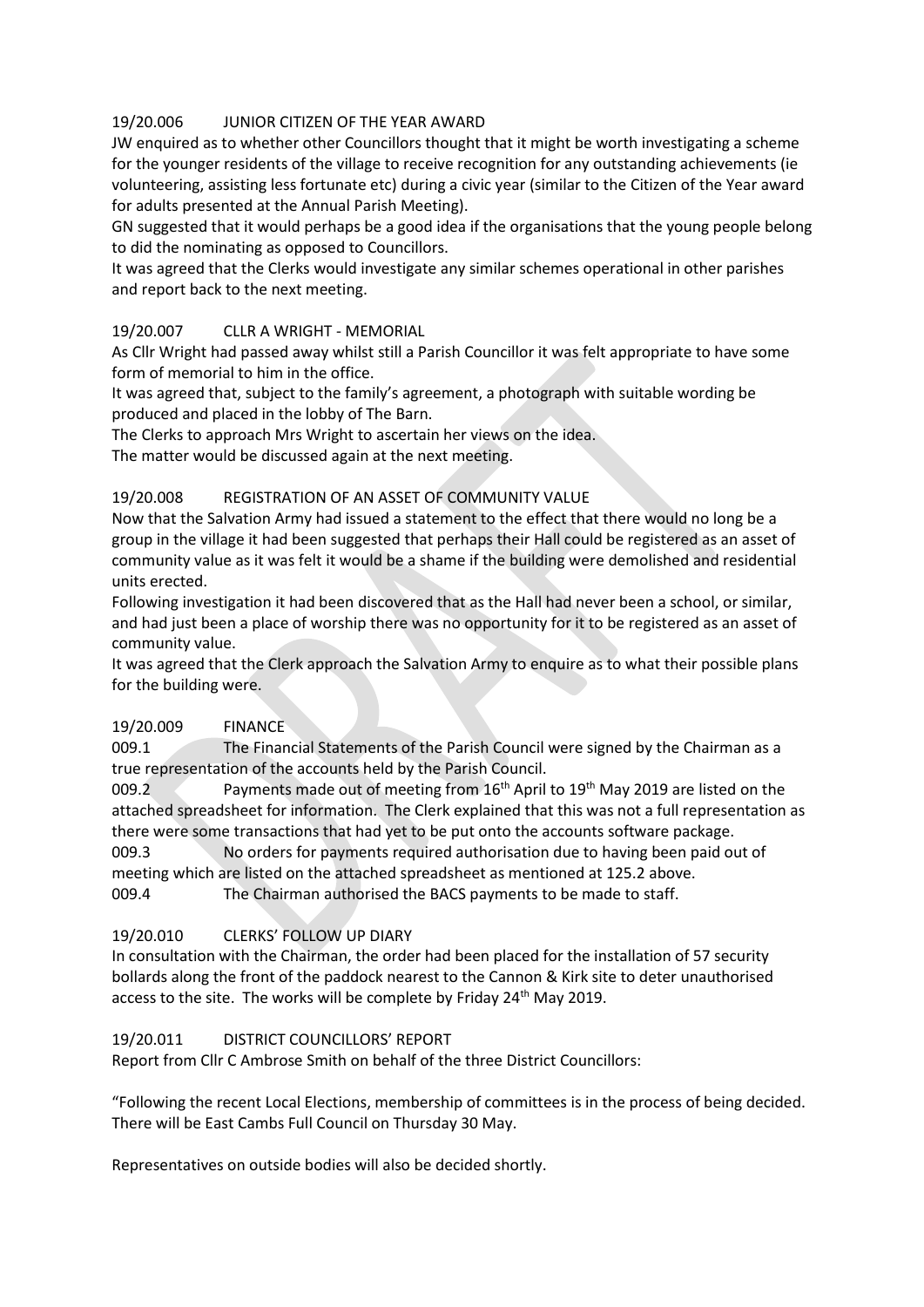I attended two new member induction training days on behalf of David & Jo as it is always useful to refresh our knowledge. Significant changes are to be put in place to strengthen measures regarding Data Protection considerations within communications between members & officers and members & constituents.

New members were taken through the functions of the various departments and the responsibilities of each member of the Senior Management team. The Budget forecasts were explained, and the functions of the Trading Companies and the reasons for the setting up of these. An overview of the various tiers of local government, The Mayor & Combined Authority, The County Council, The District Council & Parish Councils.

David & I attended the Littleport & Downham Internal Drainage Board Meeting on Wednesday 15 May which was the half yearly meeting of the Board. There were some very positive reports including a short presentation by consultants who are engaged in a review of the Board's Pumping Stations. I mentioned that East Cambs wish to retain the full complement of representatives on each board, and that should it not be possible to fill these with councillors due the smaller number, steps will be taken to fill these places by other suitable candidates. I also took the opportunity to speak briefly with the Engineer (Andrew Newton) concerning work scheduled to clear the drain along Station Road. The Environment Agency are the lead authority on this but I was assured that work will be carried out towards the winter to clear this.

Christine Ambrose Smith

On behalf of Jo Webber & David Ambrose Smith"

JW updated the meeting on discussions and meetings that have taken place with the new support provider, CGL, where she, and others, have been requesting CGL to hold a drop-in style café service in the village for residents in need.

The main priority is the provision of a pilot scheme for the Social Prescribing initiative being championed by central government. Work is continuing to get this in place and further updates will be provided in due course.

The What's On website is still under development but it is hopeful that a soft trial will be carried out in early June.

## 19/20.012 COUNTY COUNCILLOR'S REPORT

The County Council's Annual General Meeting had taken place and the committee membership had been agreed.

Long discussions had taken place about the instances of air pollution around schools and the County Council would be putting in place policies to ensure any new schools would not be within close proximity to roads.

ITEMS FOR NEXT AGENDA ARISING FROM THIS MEETING

Young Person of the Year Salvation Army Hall – Update Cllr A Wright Memorial – Update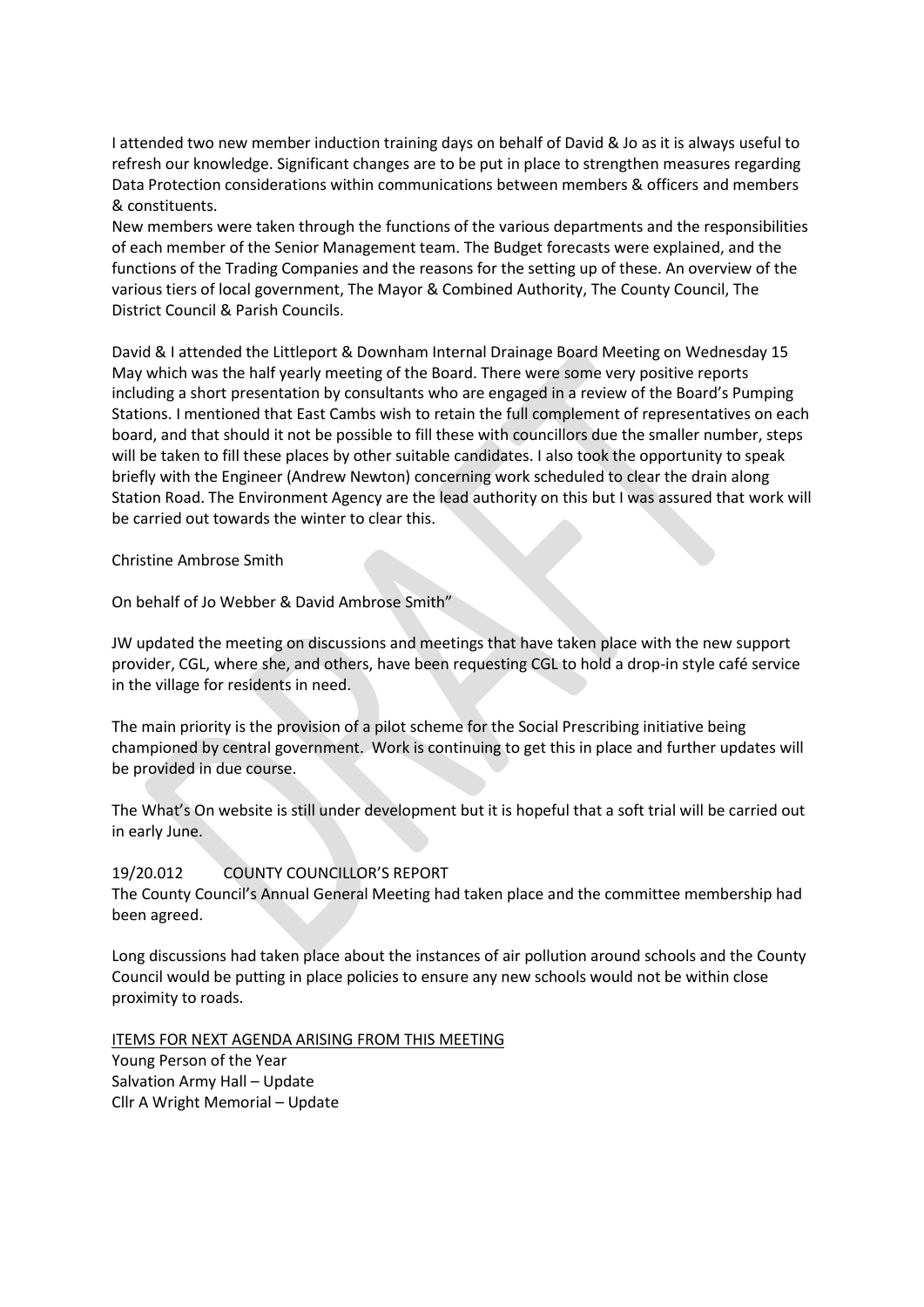There being no further business the meeting closed at 7.45 pm.

| Signed: |          |
|---------|----------|
|         | Chairman |
| Dated:  |          |